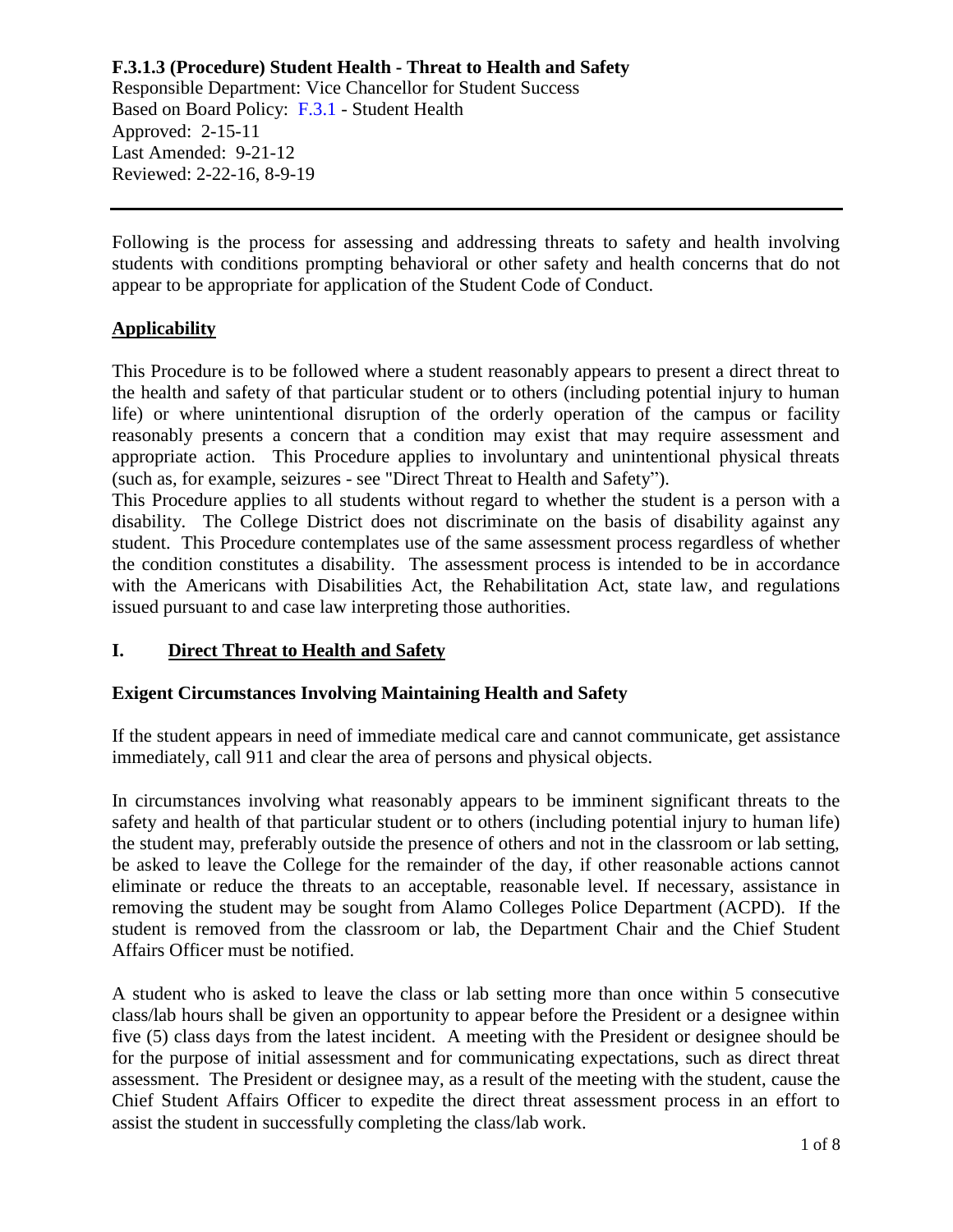Responsible Department: Vice Chancellor for Student Success Based on Board Policy: [F.3.1](https://www.alamo.edu/siteassets/district/about-us/leadership/board-of-trustees/policies-pdfs/section-f/f.3.1-policy.pdf) - Student Health Approved: 2-15-11 Last Amended: 9-21-12 Reviewed: 2-22-16, 8-9-19

#### **Direct Threat Assessment Process**

Students reasonably appearing to present a direct threat to the health and safety of that particular student or to others (including potential injury to human life) shall be referred to the Chief Student Affairs Officer. The Chief Student Affairs Officer shall (in consultation with the College Student Disability Services Officer, as appropriate) be responsible for performing the assessments and determining whether a direct threat exists supporting reasonable accommodations or exclusion of the student. When the Chief Student Affairs Officer receives information that a student may constitute a direct threat, the Chief Student Affairs Officer or a designee shall, in coordination with the Office of Student Disability Services (if appropriate) contact the student for a conference for further evaluation of the situation.

The Chief Student Affairs Officer or a designee should create a positive dialogue with the student whenever possible with the goal of addressing the situation in a mutually beneficial manner, by:

- 1. Explaining the role of the Chief Student Affairs Officer;
- 2. Explaining the importance of health and safety of the student and others;
- 3. Discussing the incident(s) giving rise to the concern; and
- 4. Giving the student the opportunity to explain the incident(s), including reasons for the occurrence(s).
- 5. Informing student of available support services and resources.

Under circumstances where the student is being considered for reasonable accommodations or exclusion from a classroom, lab setting or program, an individualized assessment of the individual's present ability to safely continue in the classroom, lab setting or program (as applicable) shall be performed. This assessment shall be based on a reasonable medical judgment that relies on the most current medical knowledge and/or on the best available objective evidence.

NOTE: This assessment must take place within the context of the participation which may be affected by the potential direct threat. For example, if the student is to be excluded from a particular *program*, that student must be shown to pose a direct threat to the health or safety of the student or others in the context of the entire program. It is not sufficient to establish that the student may not *succeed* in a program - there must be a direct threat. Certain lab settings have inherently greater risks and therefore participation may pose specific risks to some individuals; therefore, a student may be excluded from a lab setting under appropriate circumstance due to the existence of a direct threat which cannot be reasonably accommodated, but may not necessarily be excluded from the program (even though the student may not be able to successfully complete the program without lab participation).

A qualified physician should be consulted to assist in performing this assessment. A sample letter is attached to this procedure. However, the physician will not actually conduct the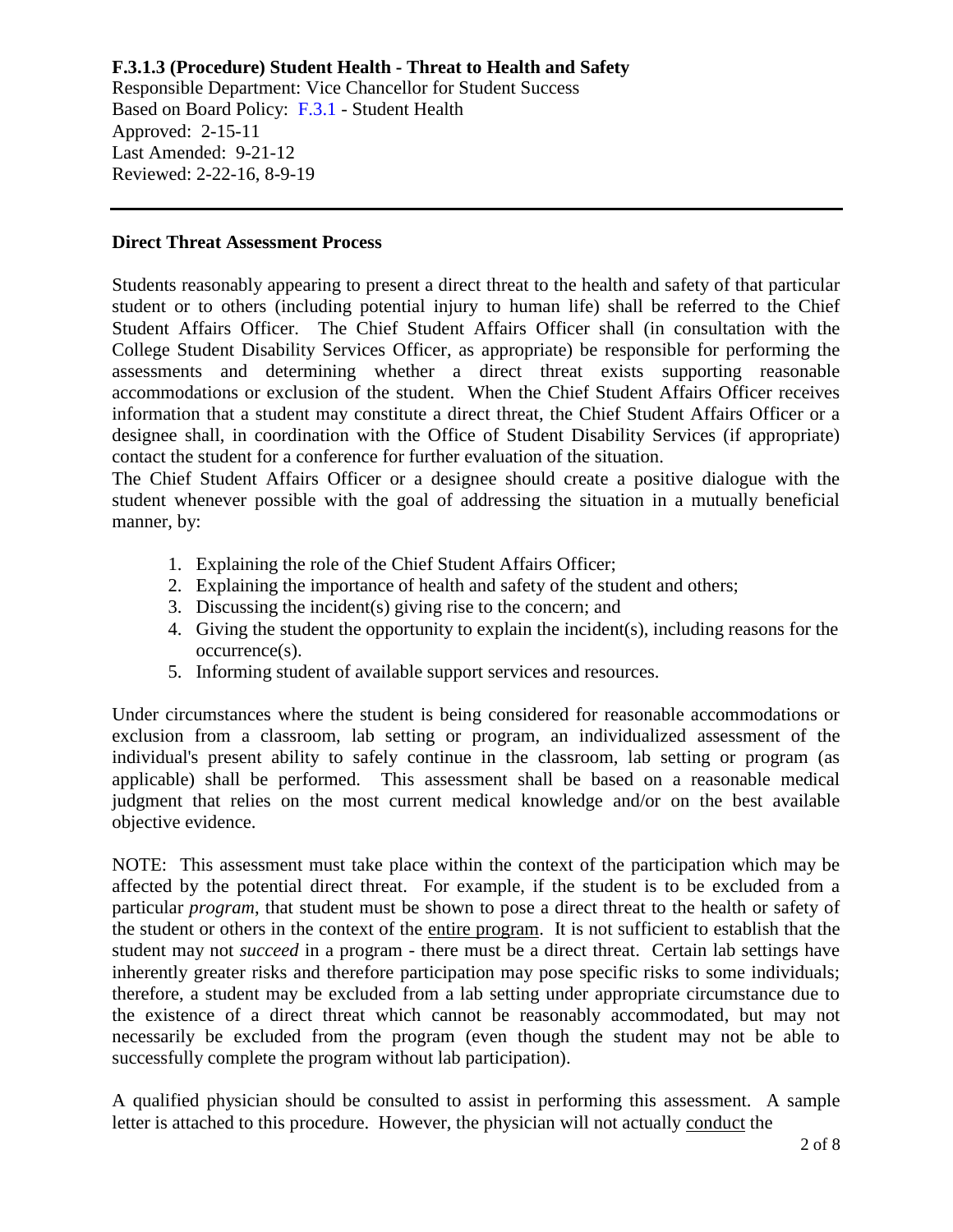Responsible Department: Vice Chancellor for Student Success Based on Board Policy: [F.3.1](https://www.alamo.edu/siteassets/district/about-us/leadership/board-of-trustees/policies-pdfs/section-f/f.3.1-policy.pdf) - Student Health Approved: 2-15-11 Last Amended: 9-21-12 Reviewed: 2-22-16, 8-9-19

assessment but instead provide medical information and documentation. The assessment is the responsibility of the Chief Student Affairs Officer based on the information provided by the student, the physician and/or the best available objective evidence. Consult the Office of Legal Services for assistance.

In performing the direct threat assessment, the following should be established:

- 1. Identify the <u>risk</u> (the risk must not be based on speculation or remote probability and must not be based on generalized fears);
- 2. Identify who is at risk (the student or others);
- 3. Establish the duration and frequency of the risk (for example, are there seizures lasting 2 minutes, occurring every other week?);
- 4. Establish the nature and severity of the potential harm in light of the circumstances; and
- 5. Establish the likelihood that the potential harm will occur (for example, if it is controlled with medication, is a risk-incident likely to occur at all?).
- 6. Assess whether accommodations exist:
	- a. What modification would be necessary to avoid removing the student (such as the availability of auxiliary aids through Disability Support Services)?
	- b. Is the modification reasonable (i.e., would the modification fundamentally alter the nature of the service, program or activity [ED/OCR guidance] or create an undue hardship)?
	- c. If a modification is reasonable, what is the plan and timeline for implementation?

#### **Administrative Disposition - Exclusion from Classroom, Lab or Program**

After completing the direct threat assessment, the Chief Student Affairs Officer or a designee shall do one of the following:

1. Find there is no direct threat and reinstate the student immediately (if [s]he has been temporarily removed from the classroom or lab);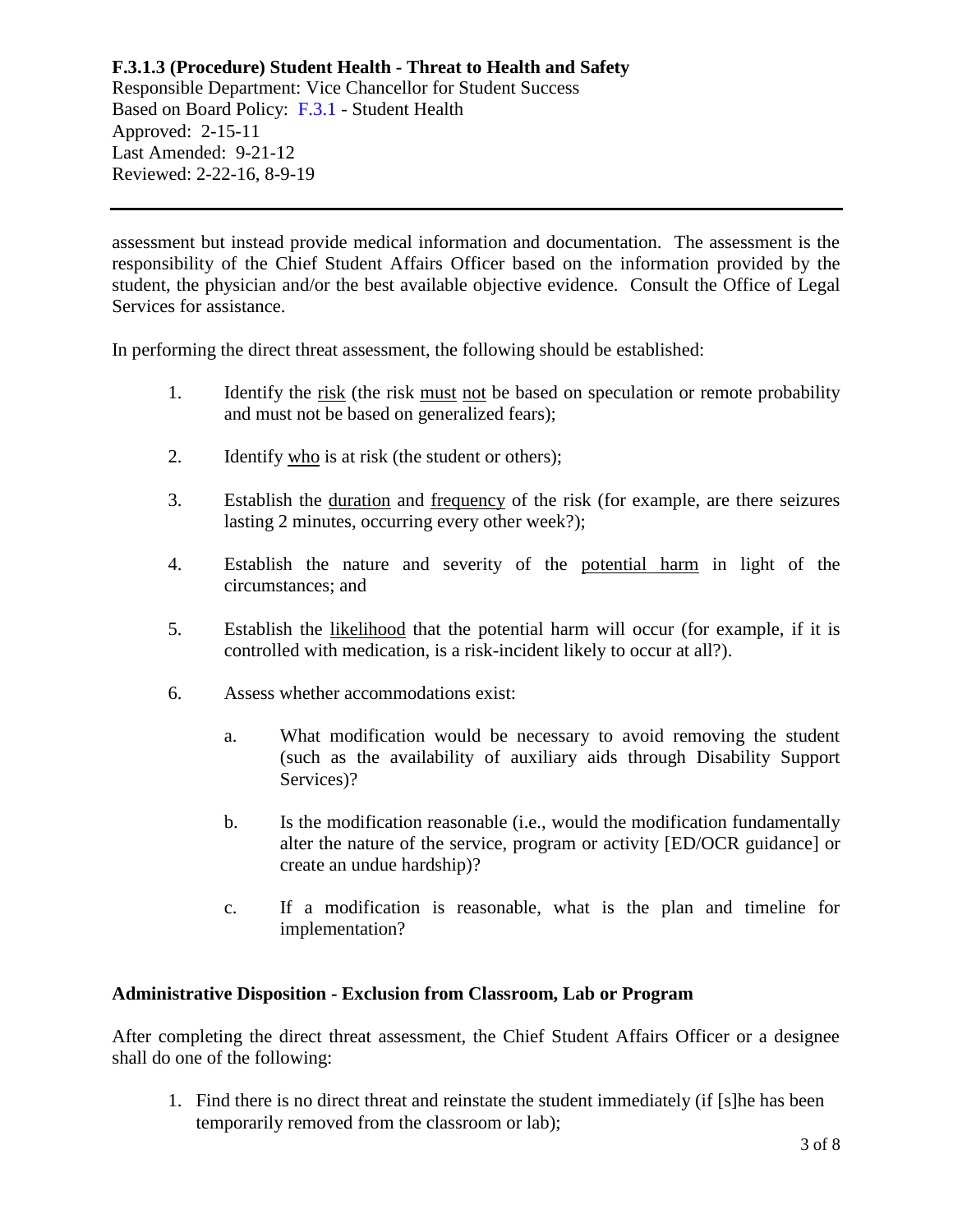#### **F.3.1.3 (Procedure) Student Health - Threat to Health and Safety** Responsible Department: Vice Chancellor for Student Success

Based on Board Policy: [F.3.1](https://www.alamo.edu/siteassets/district/about-us/leadership/board-of-trustees/policies-pdfs/section-f/f.3.1-policy.pdf) - Student Health Approved: 2-15-11 Last Amended: 9-21-12 Reviewed: 2-22-16, 8-9-19

- 2. Require reasonable accommodations and reinstate the student; or.
- 3. Render a decision that exclusion from a classroom or lab setting or program is appropriate based on the assessment findings (if [s]he has been temporarily removed from the classroom or lab).

In rendering a decision, the Chief Student Affairs Officer or designee will:

- 1. Provide to the student a notice of the decision that includes a summary of the findings and notification of the student's right to appeal; and
- 2. Attempt to obtain a signed or e-mailed acknowledgment from the student that the student understands the findings and the right to appeal. If the student refuses to sign or e-mail such an acknowledgment, the record shall reflect the fact that the student was informed but refused to acknowledge understanding. The use of Alamo Colleges e-mail shall be permitted for this purpose but the student should be asked to reply acknowledging receipt or a read receipt should be requested and received if technologically feasible.

## **Right to Appeal Administrative Disposition - Direct Threat Hearing Committee**

When a student wishes to appeal the administrative disposition of a decision to exclude the student based on the assessments, he/she is entitled to a hearing before a Direct Threat Hearing Committee. The student must make the request to the Chief Student Affairs Officer in writing on or before the fifth  $(5<sup>th</sup>)$  class day following the administrative disposition. The Direct Threat Hearing Committee may be comprised of and chaired by the same members serving as the Student Code of Conduct Hearing Committee.

The Chief Student Affairs Officer or a designee shall represent the College before the Direct Threat Hearing Committee and present evidence to support the allegations of significant threat. The Chief Student Affairs Officer or a designee may be assisted by legal counsel assigned by the District General Counsel when, in the opinion of the Chief Student Affairs Officer or a designee, the best interests of the student or the College would be served by such assistance.

A. Notice

The Direct Threat Hearing Committee Chair shall notify the student concerned by letter of the date, time, and place for the hearing, which should if practicable take place within ten class days after the date of the appeal request but in no event more than thirty class days after the date of the appeal request. As deemed necessary, the hearing date may be rescheduled by the Chief Student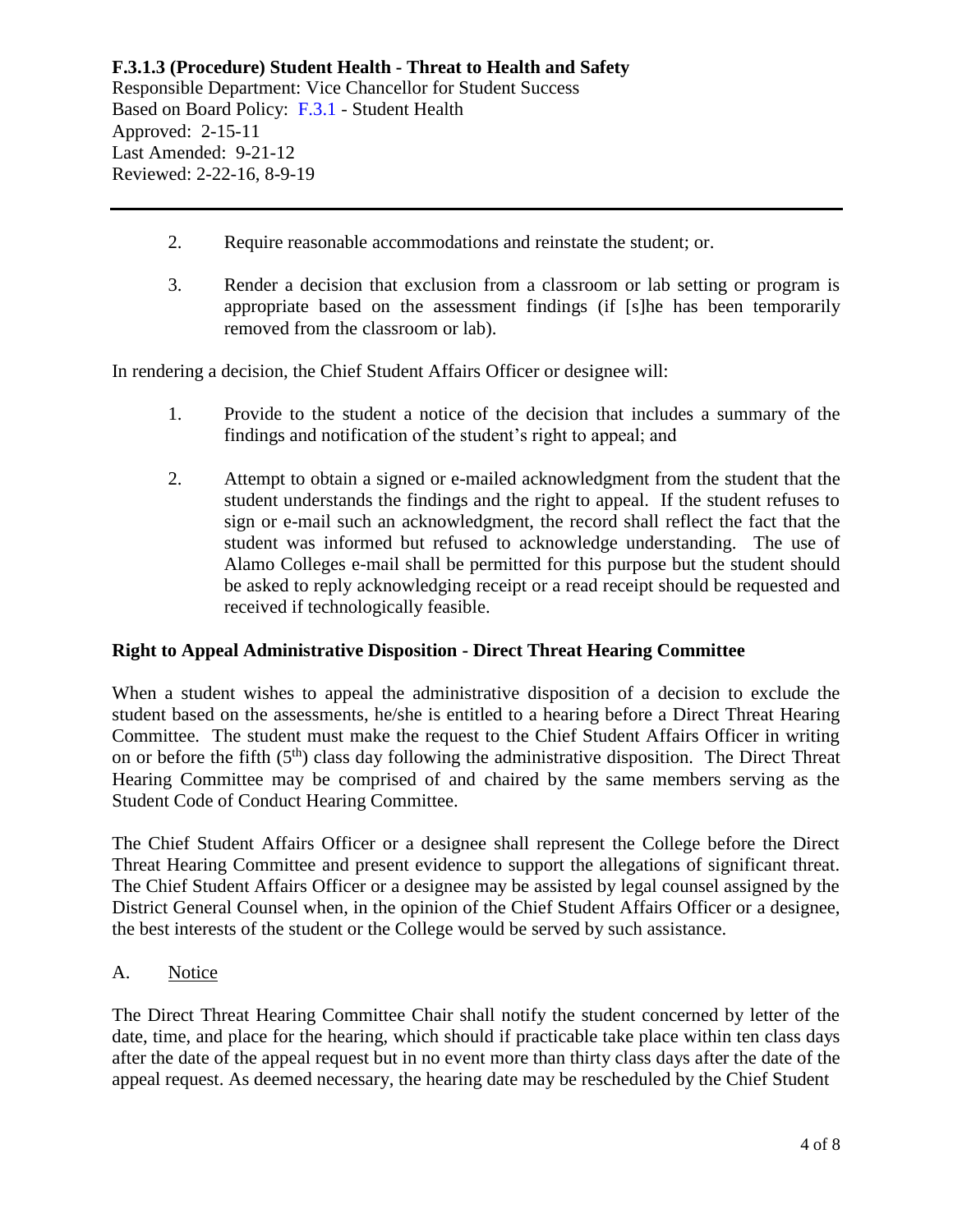Responsible Department: Vice Chancellor for Student Success Based on Board Policy: [F.3.1](https://www.alamo.edu/siteassets/district/about-us/leadership/board-of-trustees/policies-pdfs/section-f/f.3.1-policy.pdf) - Student Health Approved: 2-15-11 Last Amended: 9-21-12 Reviewed: 2-22-16, 8-9-19

Affairs Officer or designee or otherwise by mutual agreement of the Chief Student Affairs Officer or designee and the student.

This notice shall:

- 1. contain sufficient detail to apprise the student of the results of the assessments to enable the student to prepare a response;
- 2. direct the student to appear on the date, time, and place specified; and
- 3. advise the student of the following:
	- a. The student may request and have a confidential hearing;
	- b. The student may appear in person and with parents or legal guardian, and or a representative or legal counsel at the hearing. If the student will be accompanied by a representative or legal counsel, the student must inform the Code of Conduct Administrator at least 48 hours prior to the hearing;
	- c. The student will be informed of the identity of each witness who will testify for the College District (unless the witness is called to rebut testimony of the student or the student's witness(es);
	- d. The student may call witnesses and ask for copies of evidence in the College District's possession in advance of the hearing and offer evidence and argue in his or her behalf at the hearing;
	- e. The student may have the hearing recorded verbatim and have a stenographic digest made of the recording or a transcript of the hearing, at the student's expense;
	- f. The student may cross-examine each witness who testifies against the student; and
	- g. The student may petition the President of the College if the student is not satisfied with the decision (see Administrative Review).

## B. Failure to Appear

The Chief Student Affairs Officer or designee may, on behalf of the District and at his/her discretion, proceed with the hearing in the student's absence, if the student was duly notified.

# C. Hearing Procedure

Generally, Committee members may, if necessary, question witnesses, but they are encouraged to allow the participants to conduct the examinations. A student cannot be compelled to testify against him or herself.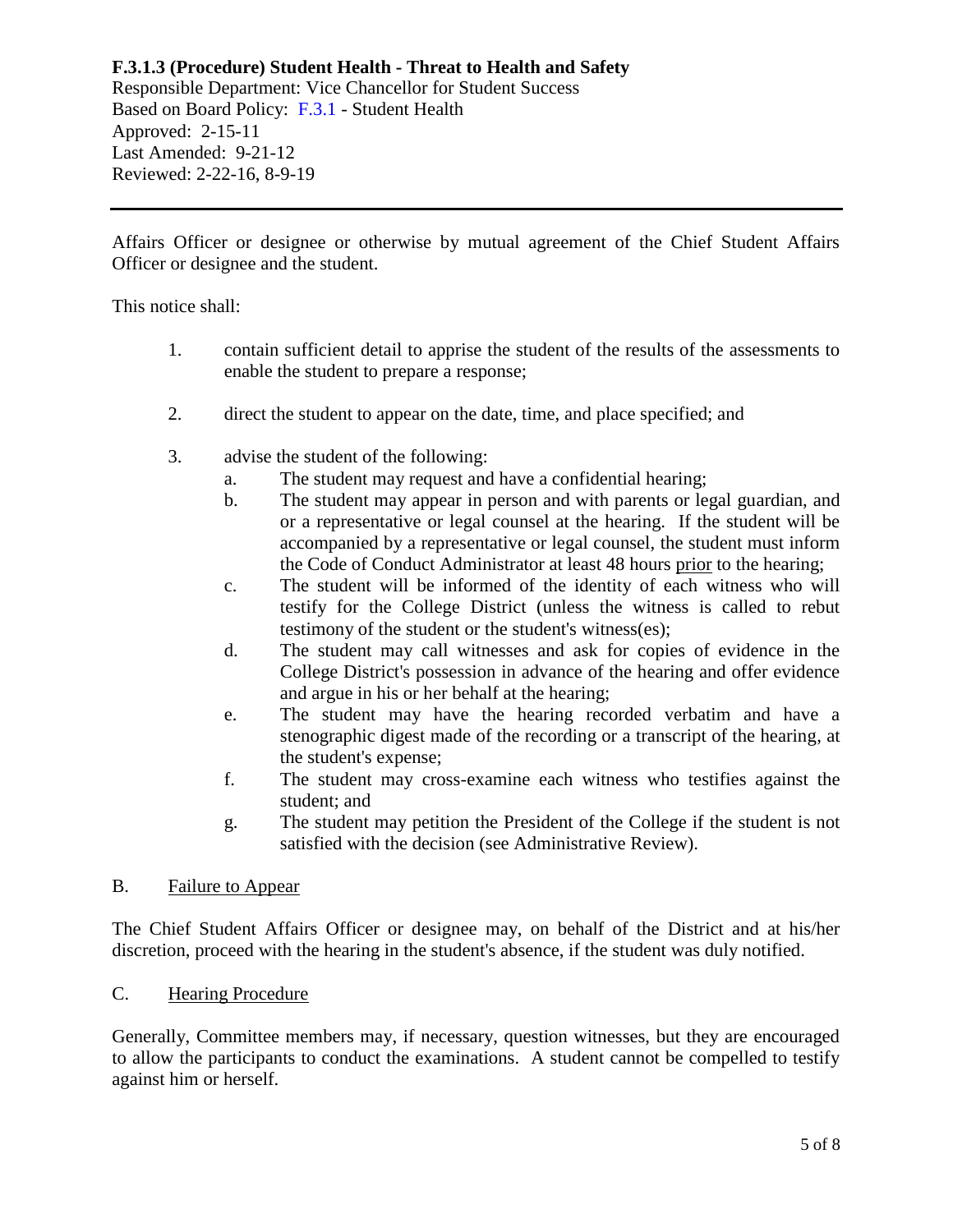Responsible Department: Vice Chancellor for Student Success Based on Board Policy: [F.3.1](https://www.alamo.edu/siteassets/district/about-us/leadership/board-of-trustees/policies-pdfs/section-f/f.3.1-policy.pdf) - Student Health Approved: 2-15-11 Last Amended: 9-21-12 Reviewed: 2-22-16, 8-9-19

The Direct Threat Hearing Committee shall proceed generally as follows during the hearing:

- 1. the student is greeted;
- 2. the Committee Chair will briefly state the purpose for the hearing;
- 3. the Chief Student Affairs Officer or designee will describe the results of the threat assessment and present the College's case;
- 4. the student will present his or her response;
- 5. the Chief Student Affairs Officer and the student may present rebuttal evidence and argument;
- 6. all evidence shall be offered to the Direct Threat Hearing Committee and made part of the record;
- 7. the Direct Threat Hearing Committee shall deliberate in private and shall make its decision strictly upon the evidence presented at the hearing;
- 8. if the Direct Threat Hearing Committee is unable to reach a decision at that time, it shall announce a date and time for the decision to be rendered.
- 9. if the Direct Threat Hearing Committee finds the student poses a significant threat to the safety or health of the student or others, which cannot be reasonably accommodated by the College District, the Committee shall uphold the exclusion of the student from the classroom, lab setting or program; if the finding is no direct threat or available reasonable accommodation, it shall order reinstatement;
- 10. upon reaching a decision the Committee shall:
	- a. Date in writing each finding;
	- b. Include in the statement its reasons for the finding(s):
	- c. Sign the statement;
- 11. the Direct Threat Hearing Committee Chair shall inform the student, Chief Student Affairs Officer or designee, and President of the decision and disposition in writing.

## D. Evidence

Legal rules of evidence do not apply to hearings before the Direct Threat Hearing Committee. The Committee will consider evidence tending to prove or disprove whether the student constitutes a direct threat within the context of the classroom, lab setting or program as applicable. The Committee shall exclude irrelevant, immaterial and unduly repetitious evidence and evidence deemed not reasonably reliable or authentic. If the student chooses not to testify, no inference may be drawn from the failure to testify. If the student does testify, he or she may be questioned by the Chief Student Affairs Officer or designee, or committee members.

The Direct Threat Hearing Committee shall recognize as privileged, communications between a student and a member of the professional counseling staff such communications that were made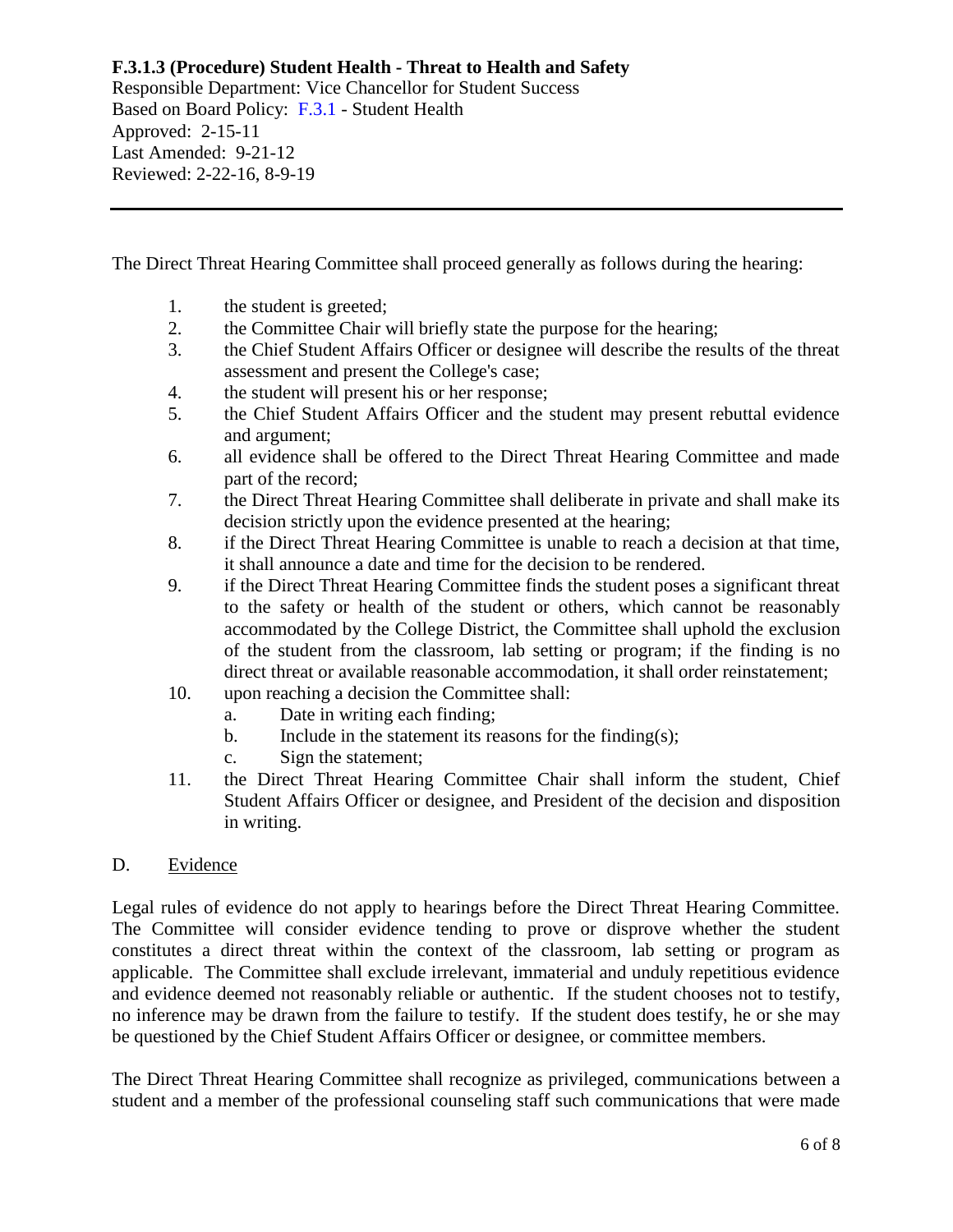Responsible Department: Vice Chancellor for Student Success Based on Board Policy: [F.3.1](https://www.alamo.edu/siteassets/district/about-us/leadership/board-of-trustees/policies-pdfs/section-f/f.3.1-policy.pdf) - Student Health Approved: 2-15-11 Last Amended: 9-21-12 Reviewed: 2-22-16, 8-9-19

in the counsel of performance of official duties and were understood by the staff member and the student to be confidential or other communications with medical providers that should be considered privileged or protected by privacy laws. However, if the information disclosed presents an actual or threatened harm to the health or safety of any person (including the student), it is not privileged information and may be used for any appropriate purpose, including referral to the Strategies of Behavioral Intervention (SOBI) process.

## E. Hearing Record

The Direct Threat Hearing Committee's record shall include:

- 1. A copy of the notice;
- 2. All documentation and evidence considered by the Committee;
- 3. The Committee's decision and disposition; and
- 4. A transcript or electronic record of the hearing (at the student's expense) if any.

The hearing record shall be kept separate from the student's academic record however, the decision shall be incorporated as appropriate into the student's academic record.

# **Right to Appeal Administrative Disposition - Petition for Administrative Review**

Following the Direct Threat Hearing Committee consideration, a student or the Chief Student Affairs Officer (if the decision is for reinstatement) is entitled to petition the President of the College for administrative review. The student or Chief Student Affairs Officer (as applicable) shall file the petition with the Office of the President of the College within (10) ten class days from the date of the Direct Threat Hearing Committee's decision. The President may request additional evidence if needed. The decision of the President to uphold or reverse the Committee's decision should be issued within (30) thirty class days from the date of the Direct Threat Hearing Committee's decision. The President should address his/her decision in writing to the student with a copy to members of the Direct Threat Hearing Committee and the Chief Student Affairs Officer.

# **II. Behavioral Concerns**

Strategies of Behavioral Intervention (SOBI)

In support of its commitment to provide a safe and supportive learning environment, the College District has developed a companion process to the Student Health –Threat to Health and Safety Procedure. Strategies of Behavioral Intervention (SOBI) is a process for assessing and addressing circumstances involving individuals exhibiting disruptive, threatening or violent behaviors, for alerting staff of potential concerns, for responding to individual incidents and for offering appropriate and timely interventions to resolve and/or prevent escalation of issues and such behaviors. These behaviors may be exhibited in the classrooms, lab areas, offices, field sites